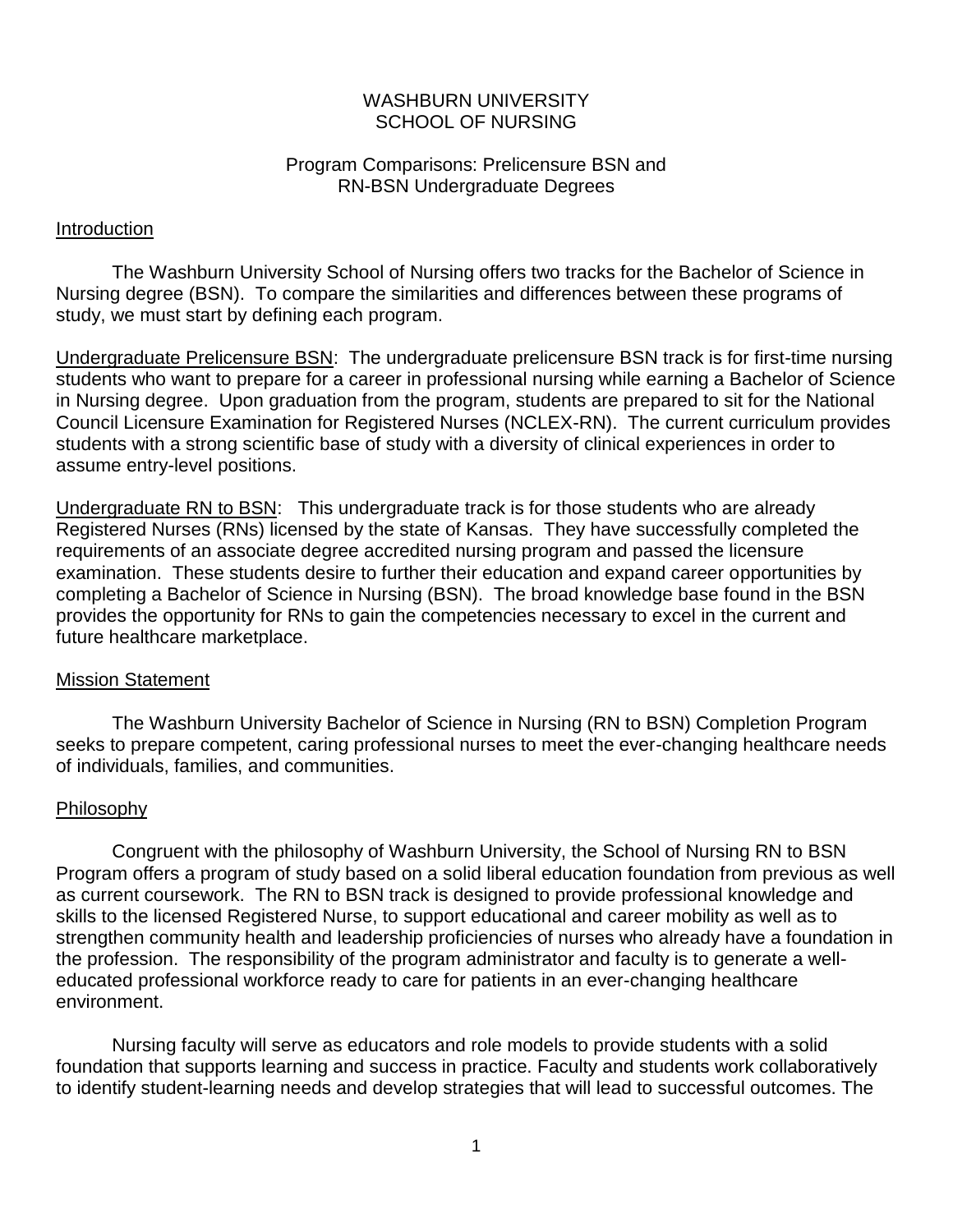philosophy and conceptual framework pillars of the Washburn University Nursing Program will be modeled and integrated throughout the RN to BSN Program.

The nursing profession, Washburn University and the nursing faculty believe in lifelong learning, professional advancement, and contributing to the advancement of the community. The purpose of the RN to BSN Program is to prepare registered nurses for complex professional roles in order to meet the challenges of a career in the 21<sup>st</sup> century. Washburn University RN to BSN Program prepares students for entry into the advanced study of nursing. The Bachelor of Science degree will provide students with the credentials for growth and development within the nursing profession well as preparation for graduate study.

## The State of the State

The Health Resources and Services Administration (HRSA, 2011) reports that by the year 2020, without aggressive intervention, the U.S. nursing supply will fall 36 percent below the necessary requirements; a shortage of more than a million registered nurses nationwide. HRSA is predicting a deficit of approximately 6,000 Kansas RNs by the year 2020. Currently ranked 12<sup>th</sup> in the nation for RN shortage, Kansas' ranking will increase to  $18<sup>th</sup>$  by 2020.

The changing demographics and growing population in Kansas will have an impact on access to quality nursing care. The projected increase in the Kansas population to 3.0 million by 2020, coupled with a 46 percent increase in those aged 65 and over, will continue to place high demand on Kansas healthcare systems. Now is the time to remove the obstacles that associate degree-prepared RNs have faced in obtaining a bachelor's degree in nursing so that the professional nursing workforce in the state is prepared for the next decade. Removing barriers will involve the creation of innovative programs to meet the educational needs of diverse students. The online RN to BSN program is an appropriate intervention to aggressively increase the production of bachelor-prepared nurses for Kansas.

## **Students**

When comparing the two tracks offered by Washburn University School of Nursing, it is also important to understand the differences in the student populations of each program. The National League of Nursing (NLN, 2013) noted there are significant age differences within the prelicensure BSN student and the RN to BSN student. Survey data revealed 50 percent of students enrolled in associate degree programs are over 30 years of age. Students enrolled in prelicensure BSN programs are clearly younger with only 16 percent over the age of 30. Data related to the working RN returning for a BSN indicated 71 percent were over the age of 30.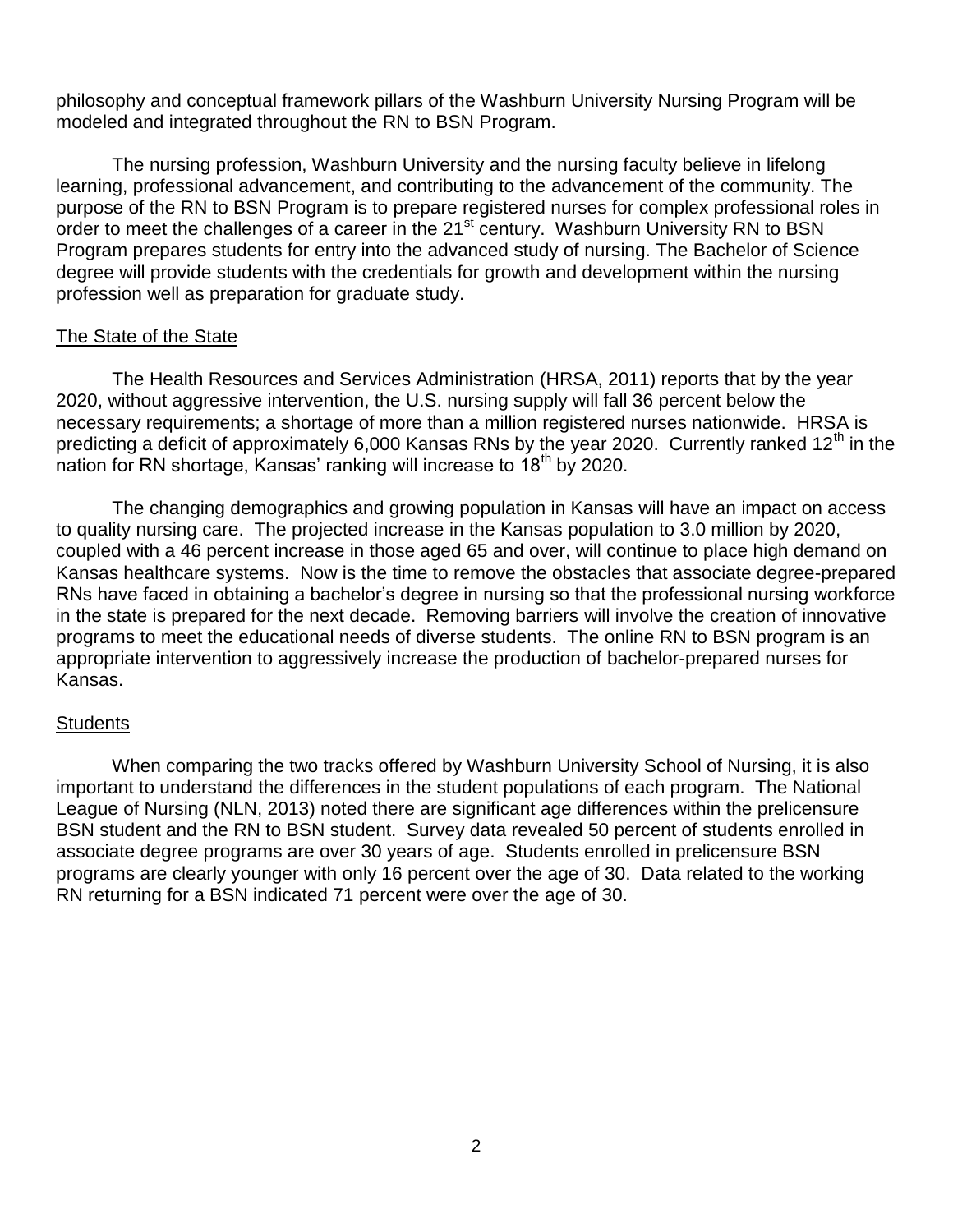

Source: National League of Nursing, 2013. Annual Survey of Schools of Nursing, Fall 2012.

This difference in age requires significant consideration with regard to curriculum and pedagogy. This supports the rationale for two tracks and validates the need to make certain courses offered address the students and the curriculum in a tailored fashion. The priority with the RN to BSN curriculum relates to building on the expertise through work experience and designing course content to be real world for this student.

## **Curriculum**

The curriculum for the RN to BSN program integrated best-practices in its design. A thorough review of the literature focused on barriers to retention in RN to BSN programs. The barriers most frequently mentioned include the following: (McEwen, White, Pullis, & Krawtz, 2012).

- Geographic location
- Employment obligations
- Family responsibilities
- Tuition
- Fear of inability to successfully manage course expectations.
- Lack of differentiation of the RN to BSN student from the prelicensure BSN student.

During curriculum development each of these barriers were considered. The RN to BSN program must provide the experienced RN adult learner course work which builds on his or her current level of knowledge, provides meaningful learning experiences, rigor, and flexibility with attention the student's career aspirations. With over 7 million students taking online coursework, an additional priority will be designing a program of success (Allen & Seaman, 2013).

The RN to BSN program is developed on the foundation of the AACN Baccalaureate Essentials inclusive of the recommended provision for practice experiences. The program is based on the principles of adult learning with consideration for affordable tuition, flexible plans of study, support services and required orientation to assist with retention, as well as meaningful real world learning grounded in experience. The subject matter of the RN to BSN program relates to professionalism, quality improvement, evidenced-based practice, informatics, and leadership. The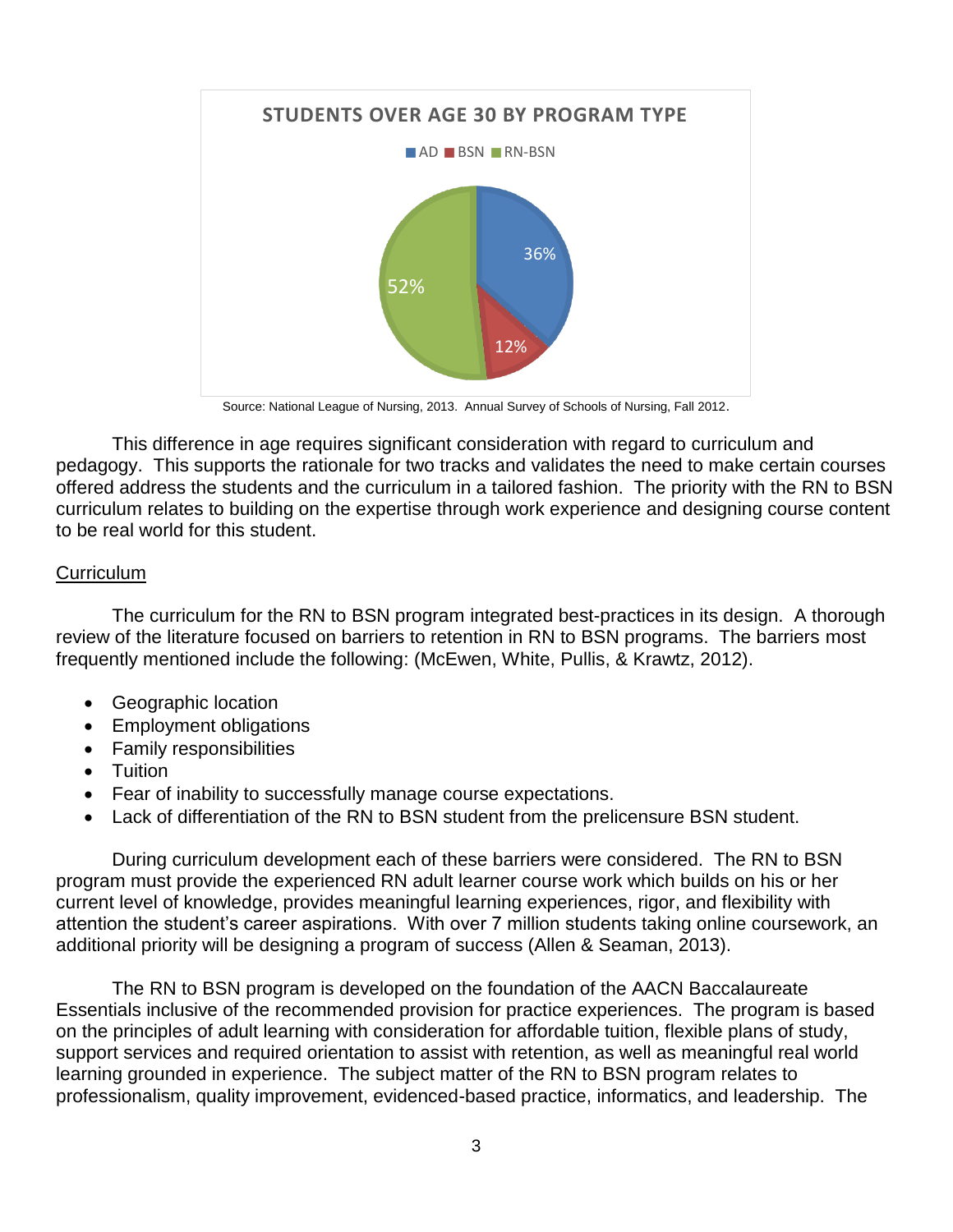goal of this online program is not to be similar to our competition, but to be the exemplar of what all online programs should look like.

Washburn University's RN-BSN program is in compliance with the Kansas Statewide Nursing Articulation Plan. Associate degree and diploma graduates of accredited programs may articulate into the program having met all prerequisite requirements. Prospective students *may* receive 31- 37 hours of credit from completion of his/her nursing program. All other courses will be subject to evaluation of transcripts for transfer credit.

Kansas Nursing Articulation Model:

Associate Degree or Diploma Graduates to the Bachelor of Science in Nursing Degree (BSN).

Articulation Criteria:

- Must meet program admission requirements
- Must be a graduate of a Kansas program
- Must validate previous nursing information when required through the NCLEX-RN, by testing, escrow, or portfolio according to the program policy.

| Variables:                                                       | 0-5 years after<br>graduation                                                                | 6-10 years after<br>graduation                                                                                                                           | More than 10<br>years after<br>graduation                                                                                                                            |
|------------------------------------------------------------------|----------------------------------------------------------------------------------------------|----------------------------------------------------------------------------------------------------------------------------------------------------------|----------------------------------------------------------------------------------------------------------------------------------------------------------------------|
| Nursing credits:                                                 | No validation<br>required if holds<br>current RN license.<br>No work experience<br>required. | No validation<br>required if holds<br>current RN license.<br>College may require<br>1000 hours nursing<br>work experience<br>during last three<br>years. | Validation<br>required. Current<br><b>RN</b> license<br>required. College<br>may require 1000<br>hours nursing work<br>experience during<br>the last three<br>years. |
| Non-nursing<br>credits:                                          | May be transferred<br>from colleges<br>subject to BSN<br>program policies.                   | May be transferred<br>from colleges<br>subject to BSN<br>program policies.                                                                               | May be transferred<br>from colleges<br>subject to BSN<br>program policies.                                                                                           |
| Out-of-State graduates:<br>(regardless of time since graduation) |                                                                                              | Nursing credits: Evaluated individually by<br>the admitting BSN program.<br>Non-nursing credits: Transferred<br>according to BSN program policies.       |                                                                                                                                                                      |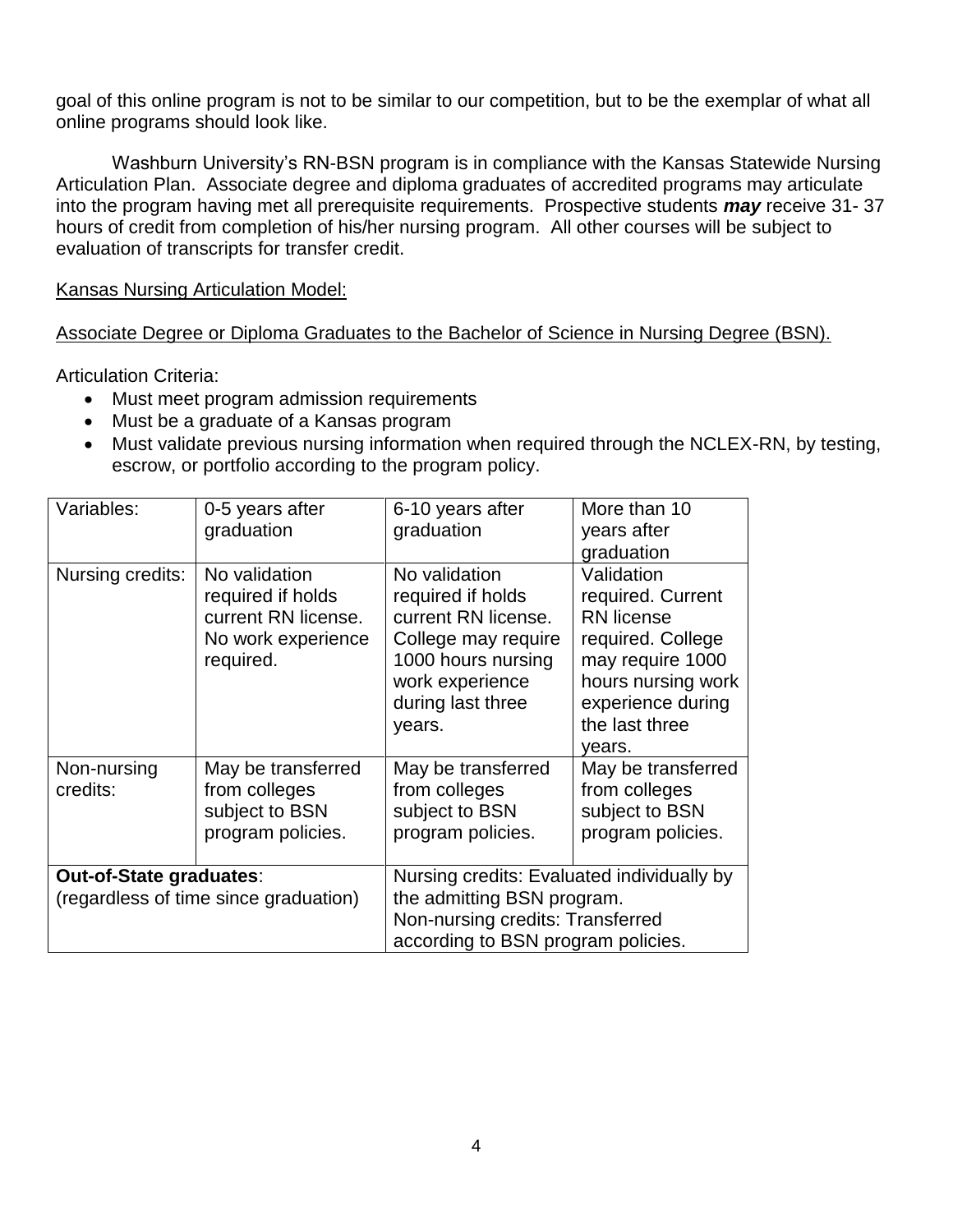#### **I. General Education Requirements:**

A. Humanities: **9** credit hours in **two** subject areas; 3 credit hours from Music, Art, and Theatre)

English Philosophy Religion Music Art Mass Media Modern Foreign Language **Theatre Communication** 

- B. Social Sciences: **9** credit hours General Psychology (3) General Sociology (3) Elective (3)
- C. Natural Sciences/ Mathematics: **23** credit hours Introduction to Biology (4-5) Human Anatomy (4) Human Physiology (4) General Chemistry (4-5) Microbiology (4) Statistics (3)
- **II. Supporting Courses: 6** credit hours Nutrition (3) Human Development (3)

## **III. University Requirements: 9 credit hours**

Freshman Composition – EN101 (3) Junior Composition – EN300 (3) College Math – MA112 or Algebra – MA116 (3)

## RN-BSN Program **Pre-licensure BSN Program**

## **I. General Education Requirements:**

A. Humanities: **9** credit hours in **two** subject areas; 3 credit hours from Music, Art, and Theatre)

- English Philosophy Religion Music Art Mass Media Modern Foreign Language **Theatre Communication**
- B. Social Sciences: **9** credit hours General Psychology (3) General Sociology (3) Cultural Anthropology (3)
- C. Natural Sciences/ Mathematics: **23** credit hours Introduction to Biology (4-5) Human Anatomy (4) Human Physiology (4) General Chemistry (4-5) Microbiology (4) Statistics (3)

**II. Supporting Courses: 10** credit hours Nutrition (3) Human Development (3) Pathophysiology (4)

# **III. University Requirements: 11-12** credit hours

Freshman Composition (3) Junior Composition (3) Basic Math or Algebra (3)

Washburn Experience (3) OR The College Experience (2) OR Washburn Honors Experience (3)

**IV. Unrestricted Electives: 2-6** credit hours

**V. Nursing Major Courses: 58** credit hours

- **IV. Unrestricted Electives: 4** credit hours
- **V. Nursing Major Courses: 30** credit hours
- **VI. AD Nursing Transfer Credit: 31-37** credit hours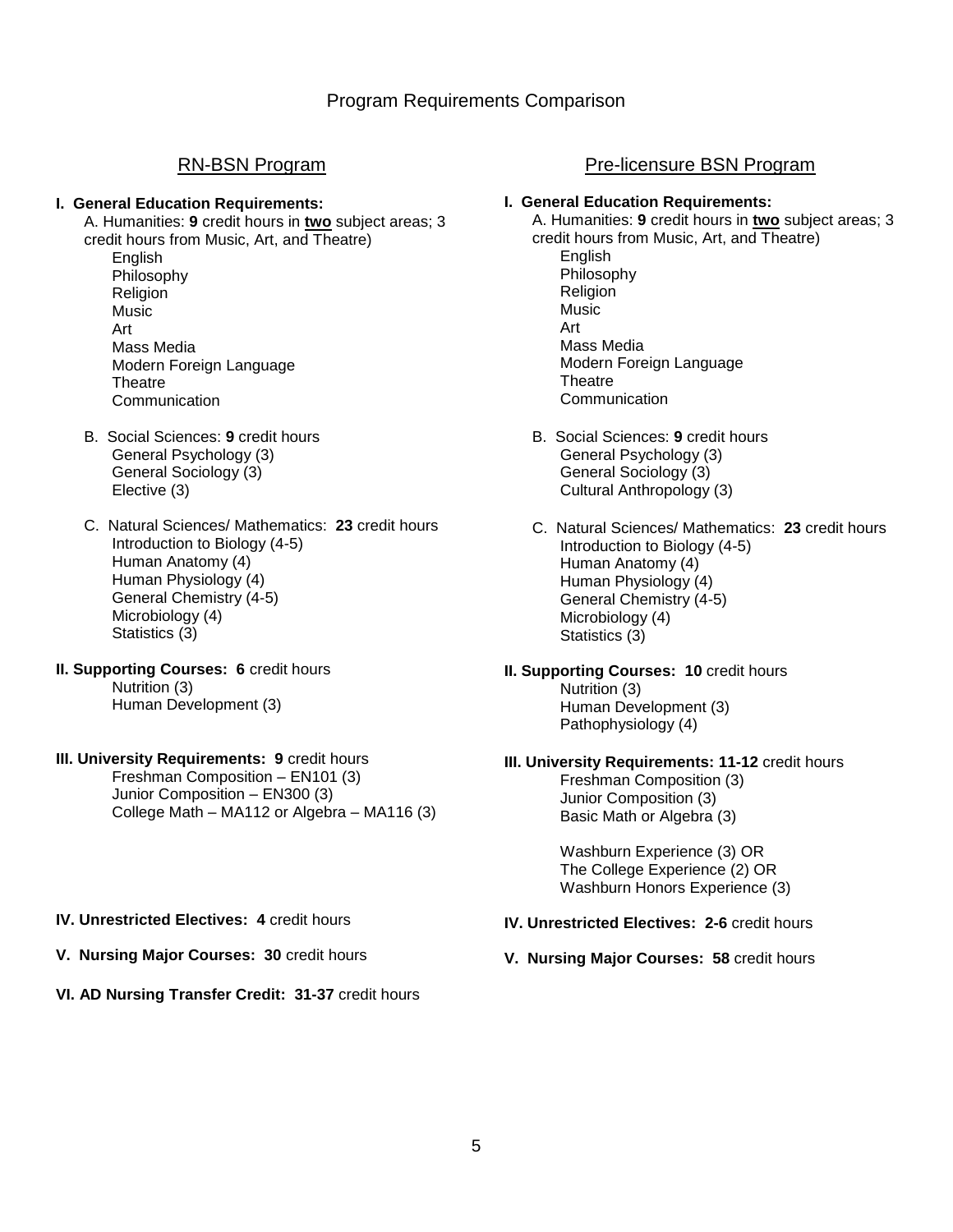## RN-BSN Program Full-time Option

#### **PRE-FALL SESSION** – 4 weeks

NU103 Power Up: Success for Online Learners (1) (*Online RN-BSN Orientation*)

#### **FALL I SESSION** – 8 weeks

NU305 Applied Pharmacology for RNs. (3) NU321 Professional Transformation (1) IS172 Advanced Research Strategies in Nursing (1)

#### **FALL II SESSION** – 8 weeks

NU317 Health Assessment for RNs I. (2) NU323 Pathophysiology I. (2) NU329 Introduction to Nursing Informatics (2)

### *(Four week break)*

**SPRING I SESSION** – 8 weeks

NU319 Health Assessment for RNs II. (2) NU327 Pathophysiology II. (2) NU341 Evidence-based Nursing (2)

#### **SPRING II SESSION** – 8 weeks

NU451 Leadership, Management, & Health Policy (2) NU467 Clinical Prevention & Population Health Management/Practicum (4)

#### **SUMMER SESSION** – 8 weeks

NU463 Quality & Safety in Healthcare (2) NU495 Leadership Capstone Seminar/Practicum (4)

## Pre-licensure BSN Program Full-time

## **THIRD YEAR**

**Fall Semester** NU306 Health Assessment (4) NU311 Fundamentals of Nursing/Practicum (6) NU 316 Pharmacology/Lab (3) NU318 Professional Transformation (1)

### **Spring Semester**

NU325 Nursing Informatics (2) NU328 Evidence-Based Nursing (2) NU356 Maternal, Women, Newborn/Practicum (3) NU386 Nursing of Older Adults/Practicum (6) NUXXX Elective (2)

## **FOURTH YEAR**

## **Fall Semester**

NU441 Integrative Seminar (1) NU446 Psychiatric/Mental Health/Practicum (5) NU450 Leadership, Management, Health Policy (3) NU456 Adult Medical/Surgical/Practicum (7)

#### **Spring Semester**

NU462 Quality & Safety in Health Care (2) NU465 Clinical Prevention & Population Health Management/Practicum (4) NU468 Pediatric Medical/Surgical/Practicum (3) NU494 Capstone Seminar/Practicum (4)